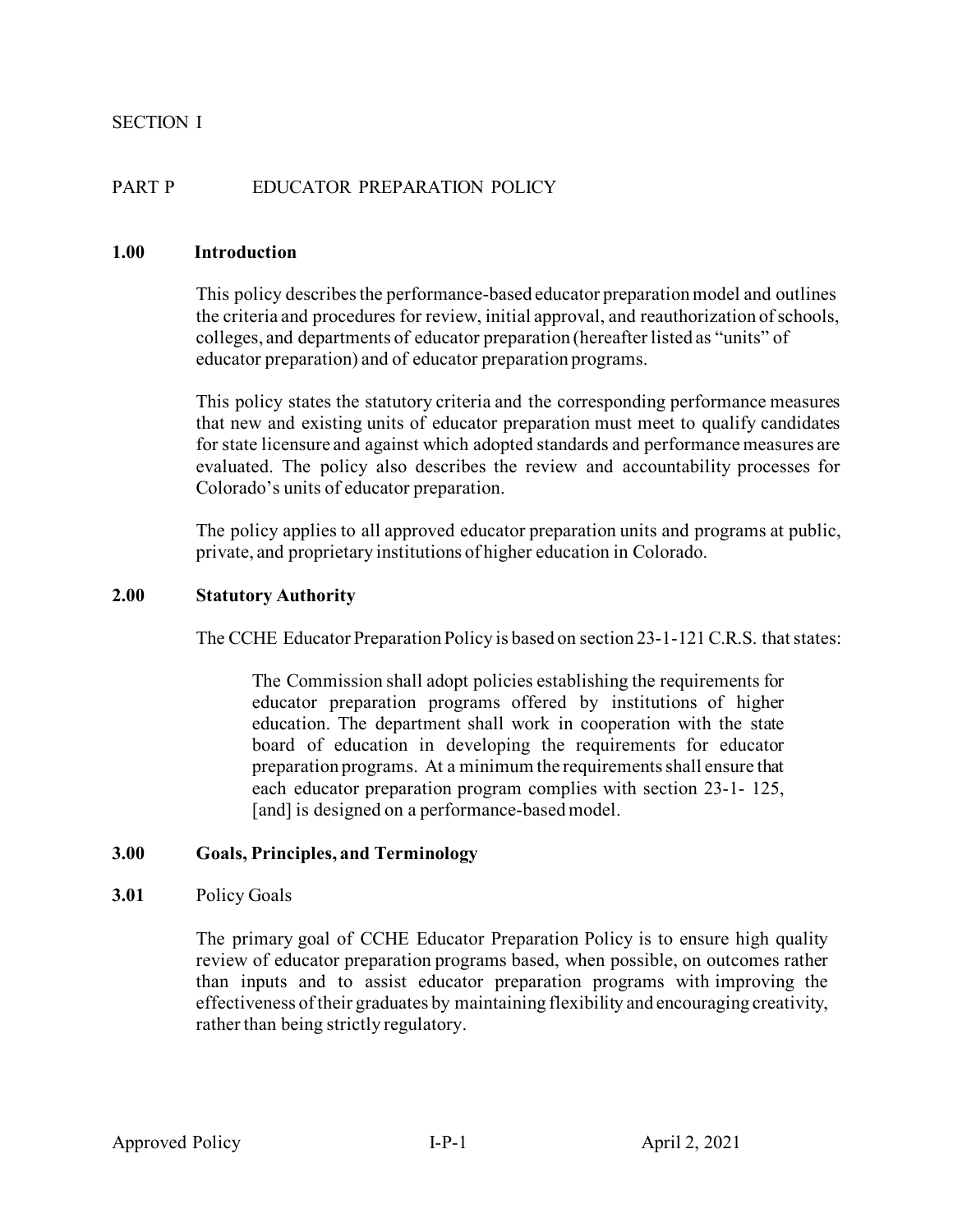To achieve that goal, the policy:

- 3.01.01 Provides a basis for making decisionsin the areas of approving new educator preparation programs proposed by institutions of higher education, reauthorizing existing educator preparation programs at institutions of higher education, and holding institutions of higher education accountable for addressing areas for improvement identified during the review process;
- 3.01.02 Requires a periodic review of educator preparation units, not more frequently than once every five years [section 23-1-121 (4) (a) (I) C.R.S.] and that may be offered concurrently or jointly with national accrediting bodies [section 23-1- 121 (7) C.R.S.].
- 3.01.03 Provides a basis for the department to support educator preparation programs at institutions of higher education in complying with federal laws, national educator preparation standards and accreditation, and new state laws and policies regarding aligning the P-20 continuum; requires the department and department of education to work collaboratively to assist educator preparation programs in ensuring alignment with state board of education rules regarding the preparation and licensing of candidates, new P-12 academic standards and postsecondary and workforce readiness, and other state laws and policies that impact P-12 education and the preparation of educators;
- 3.01.04 Provides a basis for the department to support educator preparation programs in responding to state needs by helping to ensure the preparation of effective educators in high needs content areas and high-needs regions of the state and who are able to respond to the needs of local education agencies;
- 3.01.05 Allows the department and the department of education to implement procedures for collecting and reviewing evaluative data of educator preparation units and to share that data with the educator preparation units forprogram selfimprovement.
- 3.01.06 Requires an annual report on the requirements and effectiveness of educator preparation to the legislative education committees[23-1-121 (6) C.R.S.].
- **3.02** Principles

CCHE Educator Preparation Policy is based on the following principles:

3.02.01 Educator preparation is a shared enterprise among the Colorado Commission on Higher Education, the Colorado State Board of Education (SBE), institutions of higher education, and school districts.The ColoradoCommission on Higher Education has responsibility for the review and approval of units of educator preparation designed to prepare educators, while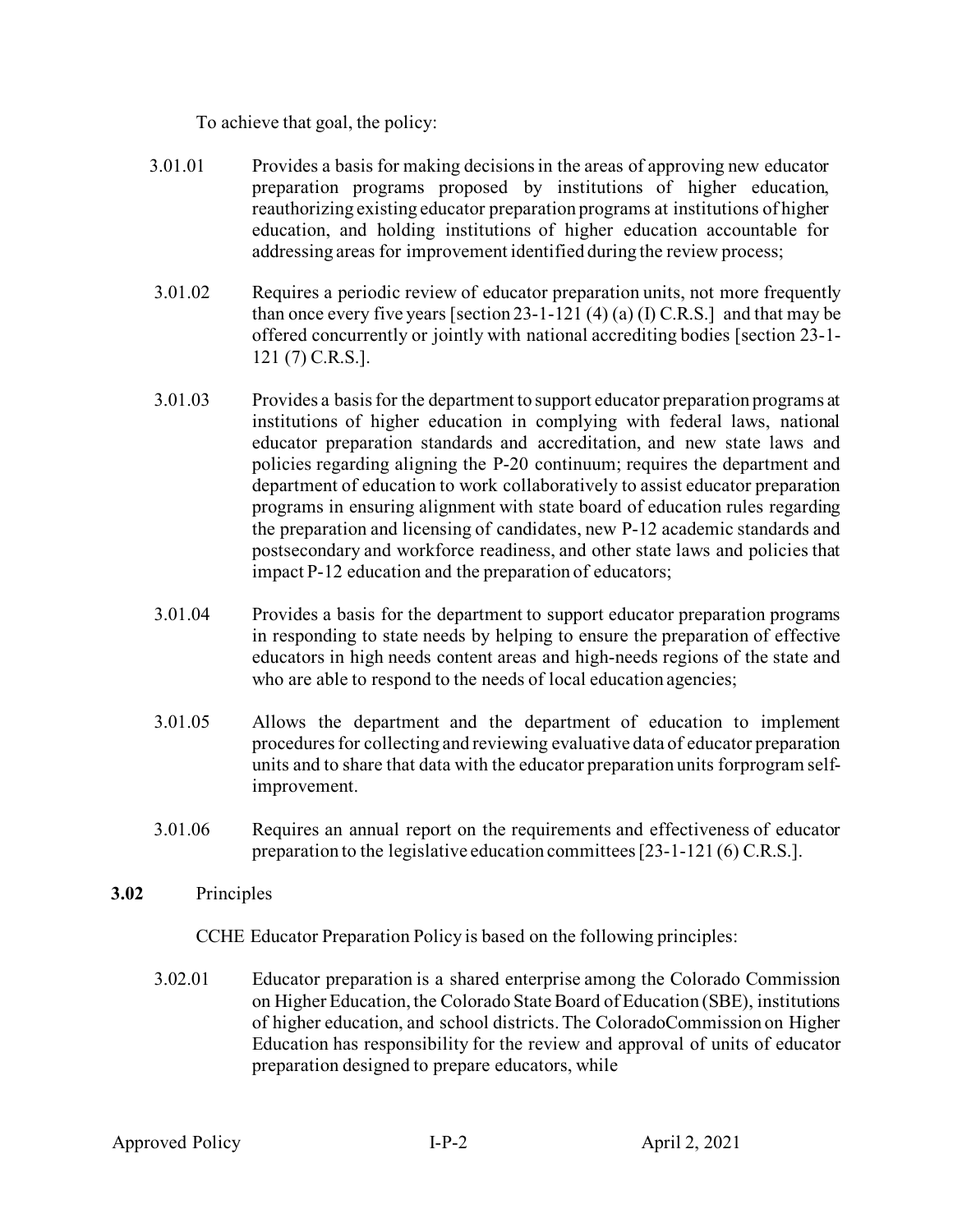the Colorado State Board of Education is authorized to develop the professional content standards for educator preparation programs and to license those who complete approved programs.

3.02.02 Units of educator preparation are evaluated on the criteria listed in Section 4.00 of this policy.

#### **3.03** Terminology

An Approved Educator Preparation Unit is the college, school, department, or other administrative body in a college, university, or other organization with the responsibility for managing or coordinating all programs offered for the initial and advanced preparation of educators, regardless of where the programs are administratively housed in an institution., which has been reviewed and approved pursuant to this policy and the provisions of C.R.S. 23-1-121.

An Approved Educator Preparation Program is a planned sequence of undergraduate, post-baccalaureate, or graduate courses and experiences for the purpose of preparing teachers and other school professionals to be effective educators in pre-kindergarten through twelfth grade settings. A program may lead to a degree, a recommendationfor a state license by the department of education, both, or neither.

Assessment is defined as the process used to collect evidence of what a student knows and is able to demonstrate.

P12 Academic Post-Secondary & Workforce Readiness Standards are the specific statements of what a P-12 student should know or be able to do in specified academic areas.

Field-based Experiences are experiences that allow candidates to apply content and professional knowledge in authentic school settings under the direct supervision of licensed educators and college or university faculty. Field-based training may include a varietyof experiences in supervised settings—classroom observations, assisting licensed educators in school settings, practica, student teaching and internships—or a combination of experiences under a partner school model.

Endorsement is the designation on a license that the holder is authorized to work in a P12 school in a specific grade or developmental level (e.g., elementary);a subject area (e.g., language arts); a school leader (e.g., principal); or as a special services provider (e.g., speech/language pathologist).

Licensure refers to the system and criteria that authorizes individuals to work in Colorado public schools. The Colorado State Board of Education is the entity authorized to license candidates following recommendation from the Colorado Department of Education.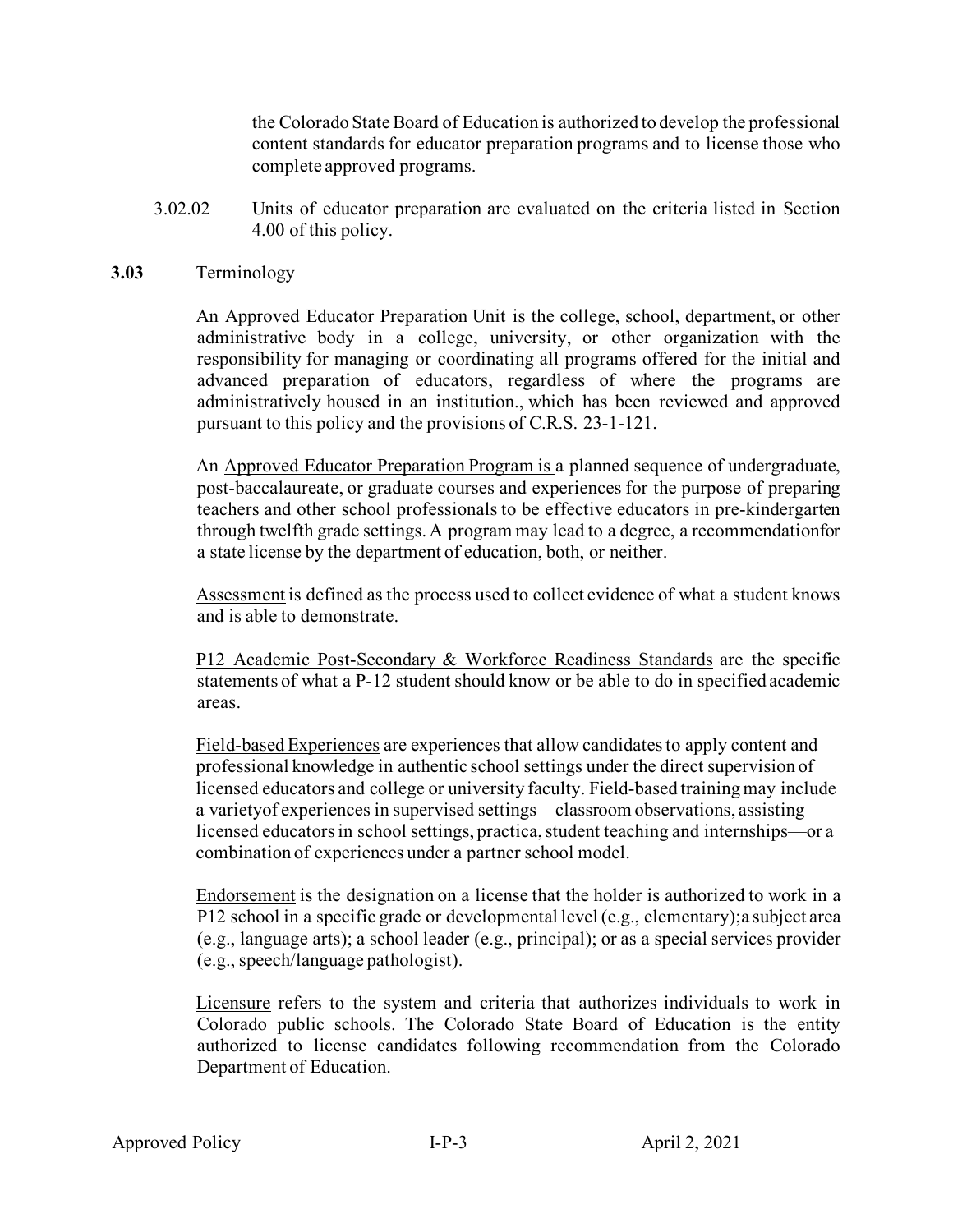Educator standards refers to sets of prescribed standards, adopted as rule by State Board of Education, which educator candidates must know and be able to demonstrate.

Licensure Competencies refers to sets of prescribed standards for each endorsement area, adopted as rule by State Board of Education.

Performance-Based Model refers to a system that evaluates an educator preparation unit against the statutory performance criteria in Section 4.00 of this policy and the State Board of Education Educator Standards as well as the licensure competencies by endorsement area. Section 4.00 of this policy specifies the performance criteria that apply to the initial approval or reapproval of educator preparation units. Educator preparation units that fail to meet the performance criteria will not beapproved, will be placed on probation, or will be discontinued.

Post-Baccalaureate Educator Preparation isfor candidates pursuing initial or advanced non-degree educator preparation who already have an undergraduate degree(e.g. Bachelor of Arts [BA] or Bachelor of Science [BS]).

Graduate Educator Preparation is for candidates pursuing initial or advanced educator preparation that is part of a graduate degree program (e.g., Master of Education [M.Ed.]).

Candidate is a person who is participating in an approved educator preparation program.

### **4.00 Criteria for Performance-Based Educator Preparation Units or Programs**

The Commission shall use performance-based measures specified in section 23-1- 121 C.R.S. to review and approve educator preparation units and programs within units, including proposals for new programs.The approved sequence of coursework and field experiences will be evaluated on evidence supporting a performance-based model. Recommendation for approval by the State Board of Education (see 4.06) is a necessary precondition for Commission approval. In its review, the Commission will evaluate whether units requesting educator preparation approval meet criteria described in sections 4.01 through 4.07.

- **4.01** Public institutions shall ensure that undergraduate educator preparation programs are designed and implemented in accordance with C.R.S.23-1-125, in regards to degree requirements, core courses, competency testing, and prior learning.
	- 4.01.01 Baccalaureate degrees leading to licensure as an educator may not exceed 126 credit hours.
- **4.02** Each program is designed around a shared vision of candidate proficiency and professionalism that supports decision making about partnerships and the integration of curricula, learners, and coursework and clinical experiences. [23-1-12 (2) (a).

```
Approved Policy I-P-4 April 2, 2021
```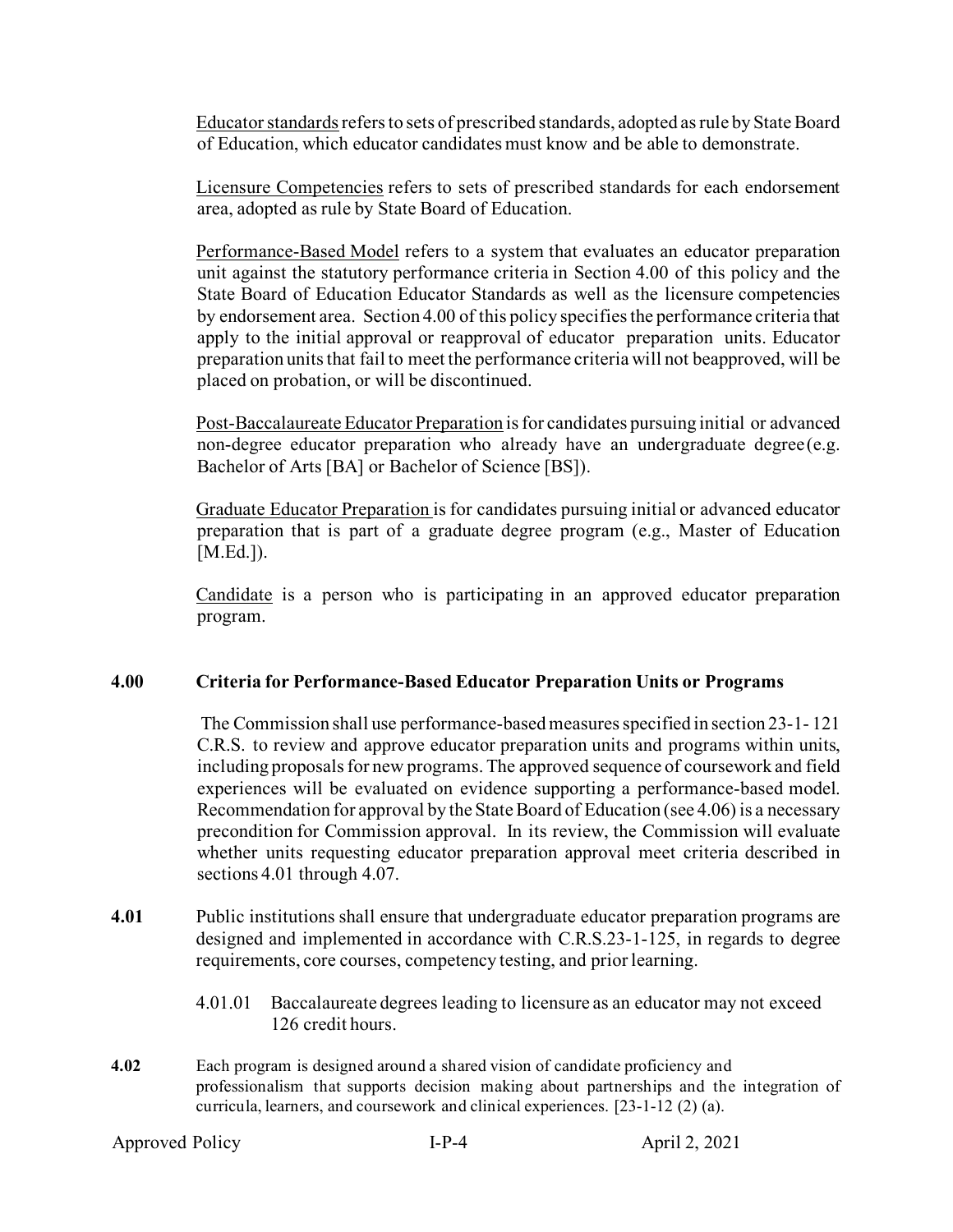- **4.03** Each program can demonstrate mapping, planning, development, assessment, and support of candidate proficiencies including candidates' deep understanding of content knowledge (such as that described in part 10 of article 7 of title 22, specifically in teaching to the state preschool through elementary and secondary education standards adopted pursuant to section 22-7-1005), pedagogical knowledge, the content knowledge required for educating, and the dispositions and professional qualities necessary to be successful [23-1-121 (2) (b)
- **4.04** Teacher and principal preparation programs courses provide content knowledge as described in part 10 of Article 7 of Title 22, specifically in teaching to the state preschool through elementary and secondary education standards adopted pursuant to section 22-7-1005; and include
	- 4.04.01 Course work that teaches teacher candidates the science of reading, including the foundational reading skills of phonemic awareness, phonics, vocabulary development, reading fluency including oral skills, and reading comprehension, and the skills and strategies to apply to ensure that every student learns to read. Reading coursework and field practice opportunities must be a significant focus for teachers preparing for endorsement in elementary, early childhood, or special education.
	- 4.04.02 Course work that provides educator candidates with an overview of Title II of the federal "Americans with Disabilities Act of 1990", 42 U.S.C. sec. 12101 et seq., as amended, and its implementing regulations; section 504 of the federal "Rehabilitation Act of 1973", 29 U.S.C. sec. 701 et seq., as amended, and its implementing regulations; the "Individuals with Disabilities Education Act", 20 U.S.C. sec. 1400 et seq., as amended, and its implementing regulations; individualized education programs; and child find and that teaches educators effective special education classroom practices, including but not limited to inclusive learning environments;
	- 4.04.03 A requirement that each teacher candidate in an initial licensure program complete at least one semester or quarter-length course in behavior health training using culturally responsive and trauma- and evidence-informed practices.
	- 4.04.04 Each unit will document that, prior to graduation, candidates can demonstrate the skills required for licensure, as determined by the State Board of Education [23-1-121(2) (e) C.R.S.].
- Approved Policy **I-P-5** April 2, 2021 **4.05** Intentional clinical experience, early and throughout preparation, relating to predetermined state content standards, which experiences afford candidates multiple intentional experiences to learn from practice. Clinical experiences must be aligned with program curricula so that candidates develop pedagogical skills and pedagogical content knowledge. Teacher preparation candidates must complete a minimum of eight hundred hours, and principal and administrator candidates must complete a minimum of three hundred hours of clinical practice. A teacher candidate must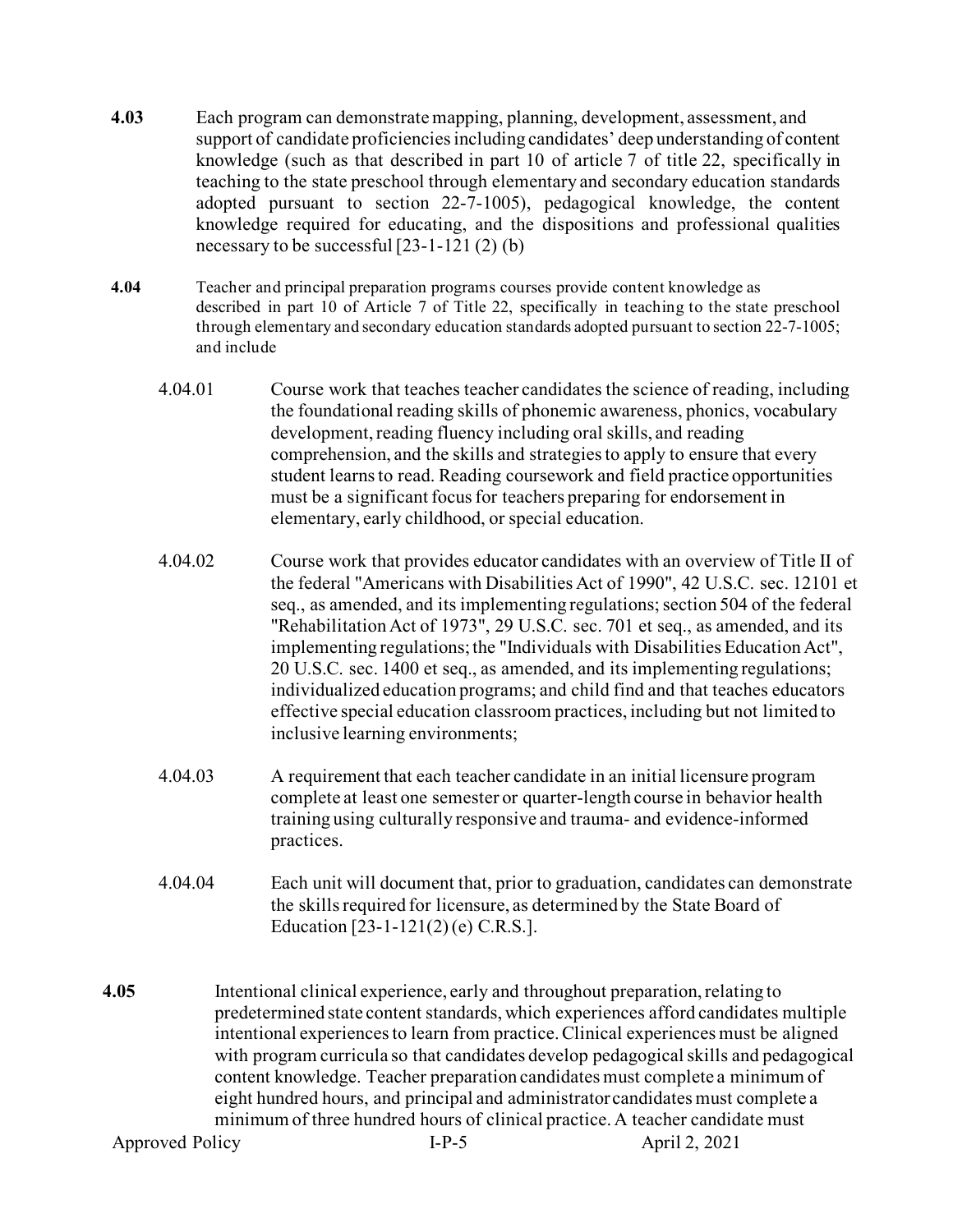complete the hours of clinical practice while in an approved educator preparation program; except that a program, after review, may accept clinical practice hours completed before enrolling in the program. A majority of the clinical practice hours must be completed through a continuous placement. For every additional endorsement of advanced degree a candidate must complete and appropriate period of supervised field experiences that relate to predetermined standards including best practices and relevant national norms related to the candidate's endorsements.

**4.06** A requirement that preparation program faculty, to improve their work, engage in continuous evidence-based cycles of self-reflection and review regarding the impact of their programs on their candidates' development throughout the programs. These cycles must include data on current candidates throughout the program and available data on program completers.

## **5.00 Approval Process for New Educator Preparation Programs**

A unit of educator preparation that chooses to offer a new educator preparation program or by significantly modifying the content, field experiences, or delivery of a program that leads to licensure by CDE shall submit a proposal to both the, Colorado Department of Education (CDE) and the Department of Higher Education (DHE). DHE, in conjunction with the CDE, shall review each program proposal submitted by an institution of higher education. The CDE will first review the proposal for alignment with State Board of Education educator standards and licensure competencies by endorsement area and then submit to DHE its recommendation regarding approval. Program proposals for advanced degrees without licensure shall be submitted to DHE only.

- **5.01** DHE will follow the approval process described in section 4.00 to review educator preparation program proposals.
	- 5.01.01 If a new unit is approved to offer educator preparation programs, initially approved programs will be reviewed within 12-24 months.
	- 5.01.02 New units are not permitted to propose adding additional endorsements beyond those that are initially approved until after the unit's first reauthorization.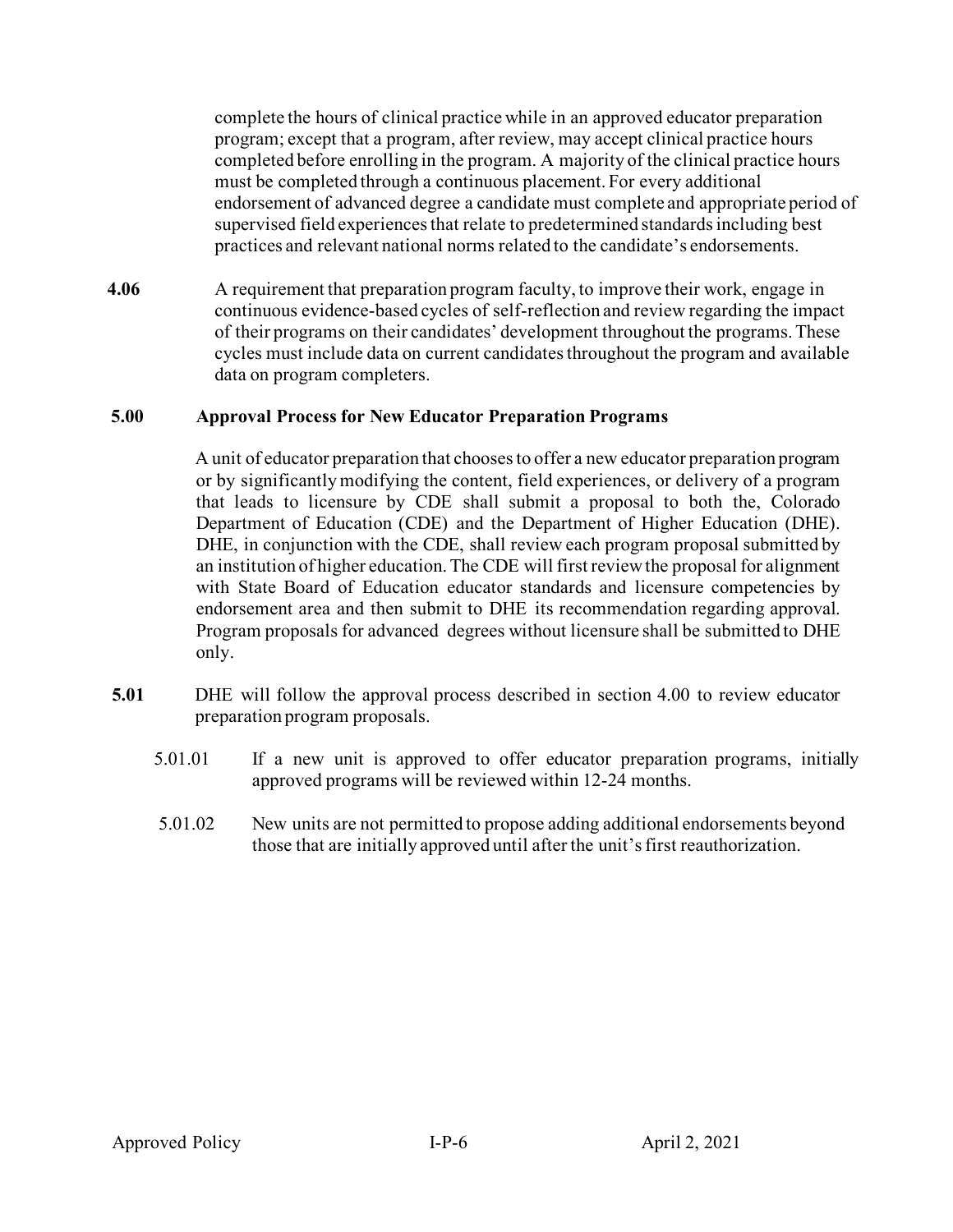- **5.02** For programs leading to licensure, CDE is responsible for review and State Board of Education is responsible for approval of the content of each program prior to its consideration for approval by the Commission. The State Board of Education will review the proposal to determine if the program's content is designed and implemented in a manner that is in compliance with section 22-2-109 (5) (a) C.R.S.
	- 5.02.01 If the State Board of Education confirms that the content portion of the program is in compliance with its adopted standards, DHE shall review the proposal using the performance-based measures specified in Section 4.00 of this policy and present a recommendation to the Commission.
	- 5.02.02 If the State Board of Education recommendsthat a program be placed on conditional approval or probation, the commission shall follow the recommendation by refusing initial approval of the program, placing the program on conditional approval, or placing the program on probation.

## **6.00 Reauthorization Process and Site Review of Units of Educator preparation**

This section describesthe reauthorization processfor units of educator preparation.

- **6.01** The reauthorization of educator preparation programs at approved units of educator preparation will be conducted by DHE in collaboration with the Colorado Department of Education (CDE). The process consists of seven steps: (1) scheduling the site visit, (2) institutional submission of evidence supporting the performance criteria, (3) review of submitted evidence prior to the site visit, (4) a site visit by the review team, (5) written notification of approval recommendations to the institutions by the CDE and DHE, (6) an appeals process, and (7) formal action by the SBE and the Commission.
	- 6.01.01 DHE and CDE will notify the institution of its upcoming site visit, confirm the dates and provide a description of the materials the institution needs to submit prior to the site visit.
	- 6.01.02 The institution will submit materials documenting how its unit and programs meet the criteria specified in Section 4.00.
	- 6.01.03 The review team will review the submitted evidence prior to the site visit to identify the unit and programs' strengths and areas for improvement or missing information needed to document the performance criteria defined in this policy.
	- 6.01.04 The review team will conduct an on-site review that focuses on the results of the preliminary review and on those performance criteria best evaluated onsite.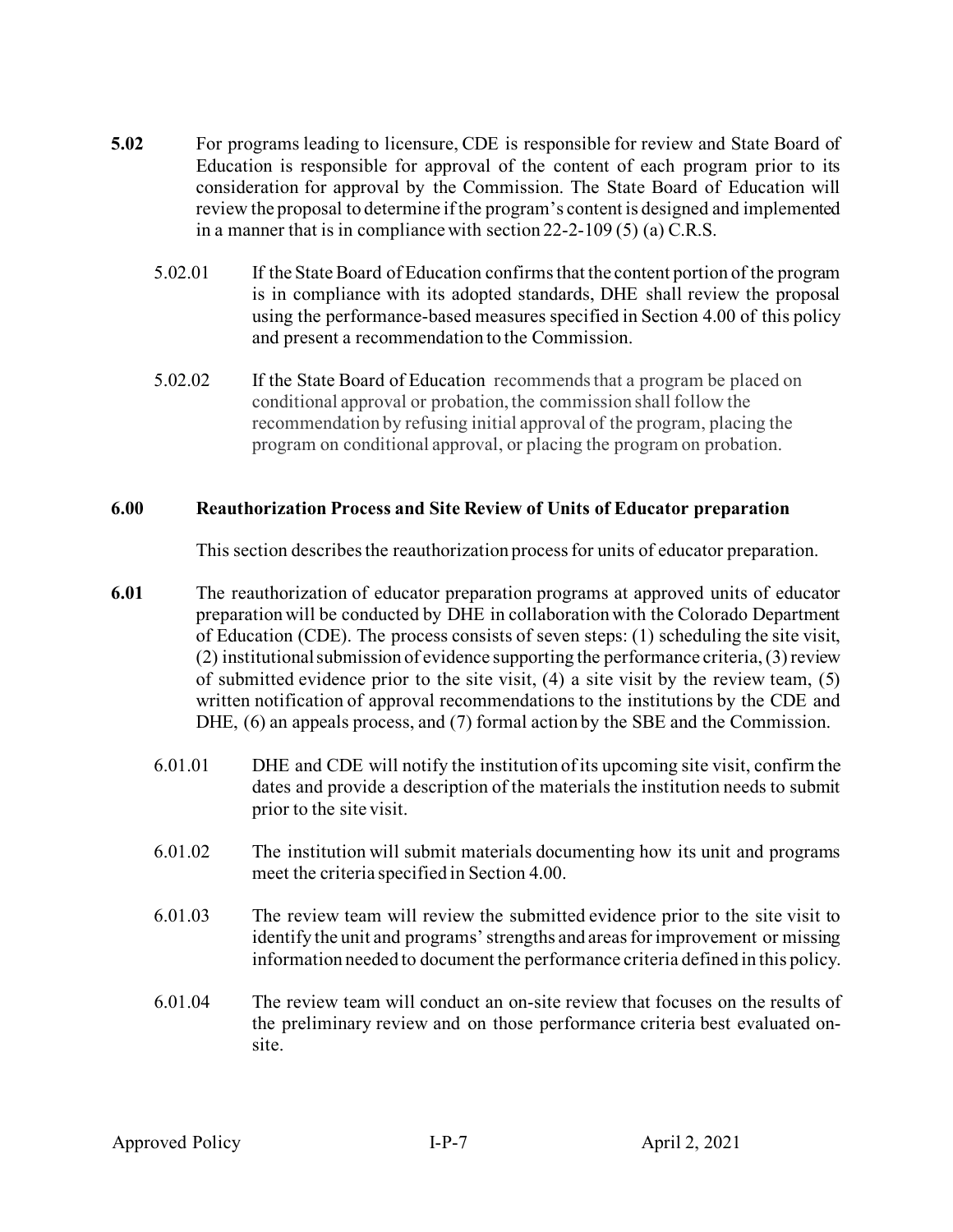- 6.01.05 DHE and CDE will prepare a written report with recommendations using the findings of the joint review team and formally share a draft report with the unit's administration within 60 days of the site visit.
	- 6.01.05.01 The institution shall note any errors of fact in the report and respond in a rejoinder with any supplemental information requested within 30 days.
	- 6.01.05.02 An institution may submit a rebuttal to the findings or, if necessary, request a second visit to address the findings of the review panel. A final report of the on-site review will be made available reflecting necessary revisions, corrections, areas for improvement, and the results of any second visit.
- 6.01.06 The staff will recommend **full approval** of a program or unit that meets the criteria specified in Section 4.00 following confirmation of the SBE's approval of the program content.
- 6.01.07 The staff may recommend conditional approval, probation, or **termination** of a program or unit that does not meet the criteria specified in Section 4.00
	- 6.01.07.01 A program on conditional approval may continue to accept new students.
	- 6.01.07.02 A program on conditional approval may receive a performance plan and require a follow-up site visit.
		- (a) If the Commission has placed a program or unit on conditional approval, or probation based upon the recommendation of the SBE, the Commission shall again consider the SBE recommendation
		- (b) Any program or unit placed on probation shall not accept new students until DHE recommends that the program or unit be removed from probationary status and the Commission approves. The length of the probationary status shall not exceed one year.

(b.1.) If after one year on probation the program or unit fails to correct any of its areas for improvement with regard to the performance criteria adopted by theCommission or the standards adopted by the SBE, the Commission shall order termination of the program or unit.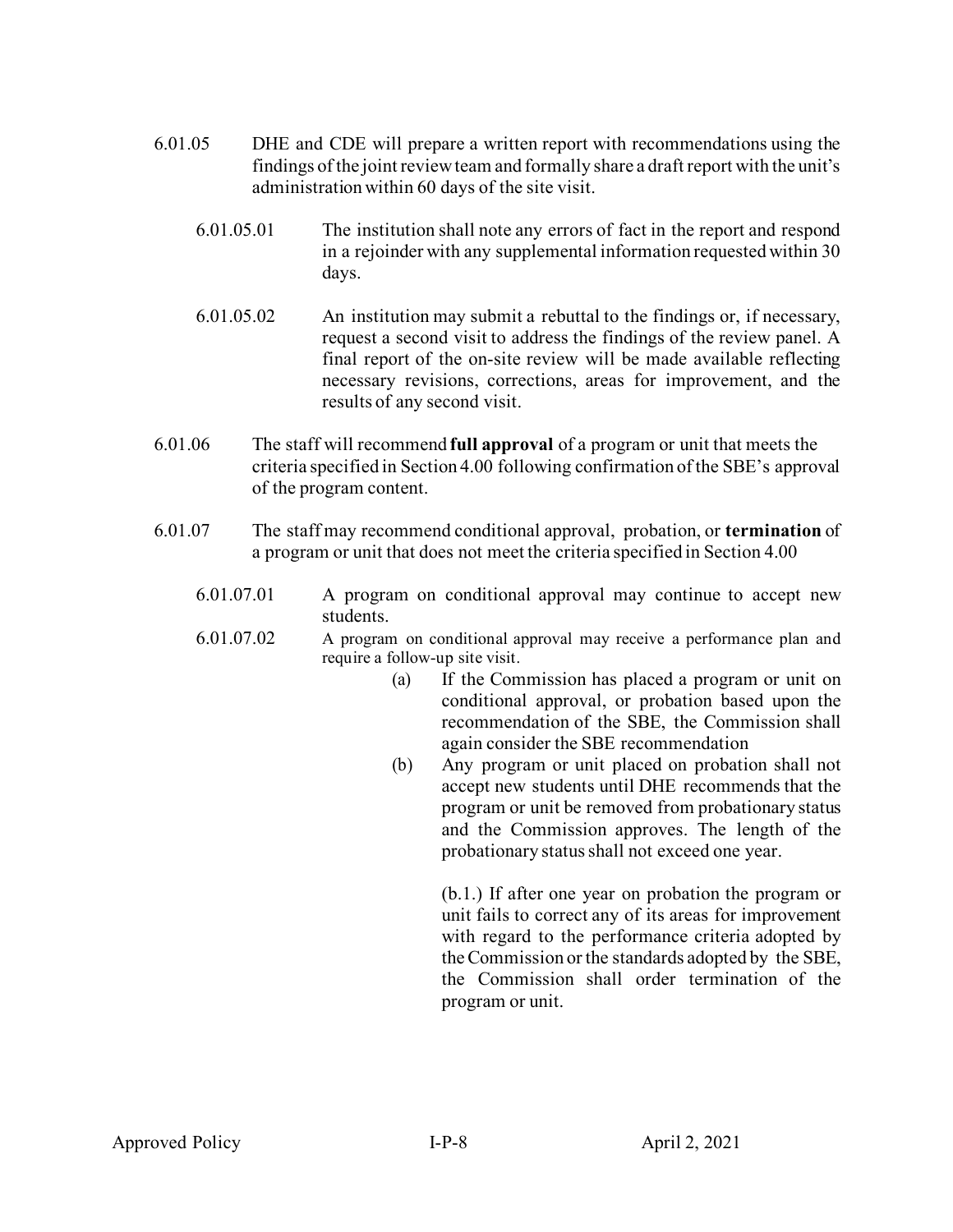- (c) If the Commission determinesthat a program orunit should be terminated, the program or unit must not accept new students and must terminate within four years of the determination.
- 6.01.08 Within 30 days of the Commission's action, a governing board may appeal a recommendation of conditional authorization, probation, or termination of an educator preparation program or unit.
	- 6.01.08.01 To initiate an appeal, the governing board shall submit a written request that identifies the program or unit and cites the reasons why it is contesting the recommendation. This material will be included in the agenda materials for the Commission.
	- 6.01.08.02 The representative of the governing board filing an appeal shall have an opportunity to testify at the Commission meeting at which the report is presented.
- 6.01.09 The Commission will act on the educator preparation approval recommendations, including any programs or units that have appealed a staff recommendation. The Commission's action is binding.
	- 6.01.09.01 If theCommission votesto terminate a program or unit, the decision is effective immediately. The institution may not admit, re-admit, or enroll new students effective on the date of the Commission vote.
	- 6.01.09.02 Candidates enrolled in a terminated unit at the time of the Commission action may complete their programs of study under the original graduation requirements. Under state statute, these candidates have a maximum of four years to complete the graduation and licensure requirements.
	- 6.01.09.03 Educator Preparation providers at public institutions shall reimburse CDHE for the costs of the site visit team to include hotel and meals
	- 6.01.09.04 Educator Preparation providers at private institutions will be billed for reauthorization expenses per C.R.S. 23-2-101
- **6.02** Process for Discontinuing a Unit or Program by Institution Decision
	- 6.02.01 Any institution wishing to discontinue an approved educator preparation program must submit notification to DHE in writing indicating the program to be discontinued, the reasons for the decision, and a schedule for ending the program. If students are still completing the program, a plan for moving them to completion of the program or into another degree plan must be described.
	- 6.02.02 The Commission may discontinue any educator preparation program that has

Approved Policy **I-P-9** April 2, 2021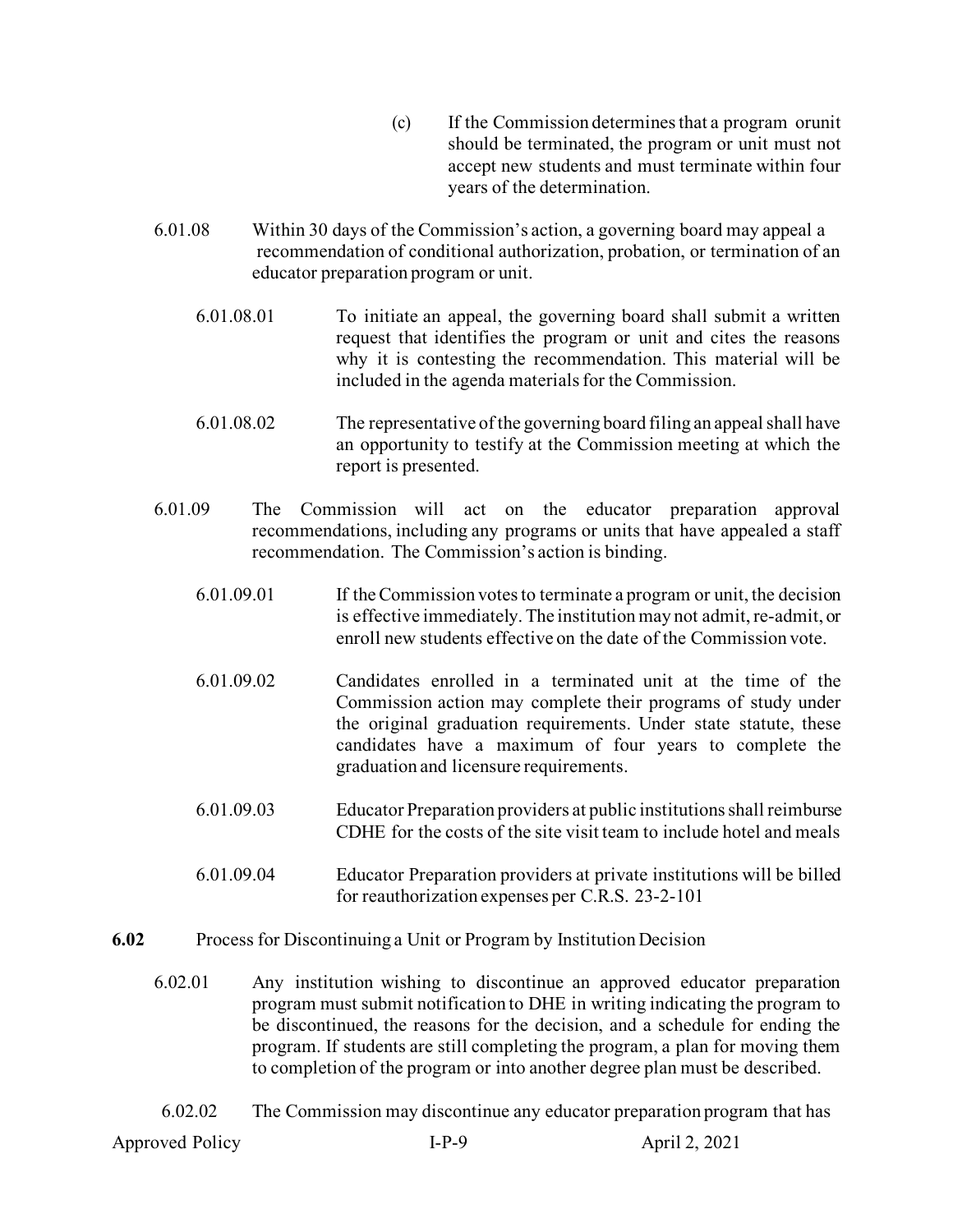not had any candidate successfully graduate during the previous five years [section 23-1-121 (4) (e) C.R.S.]. Enrollment data is collected annually in the Educator Preparation File in the SURDS database. The department reviews